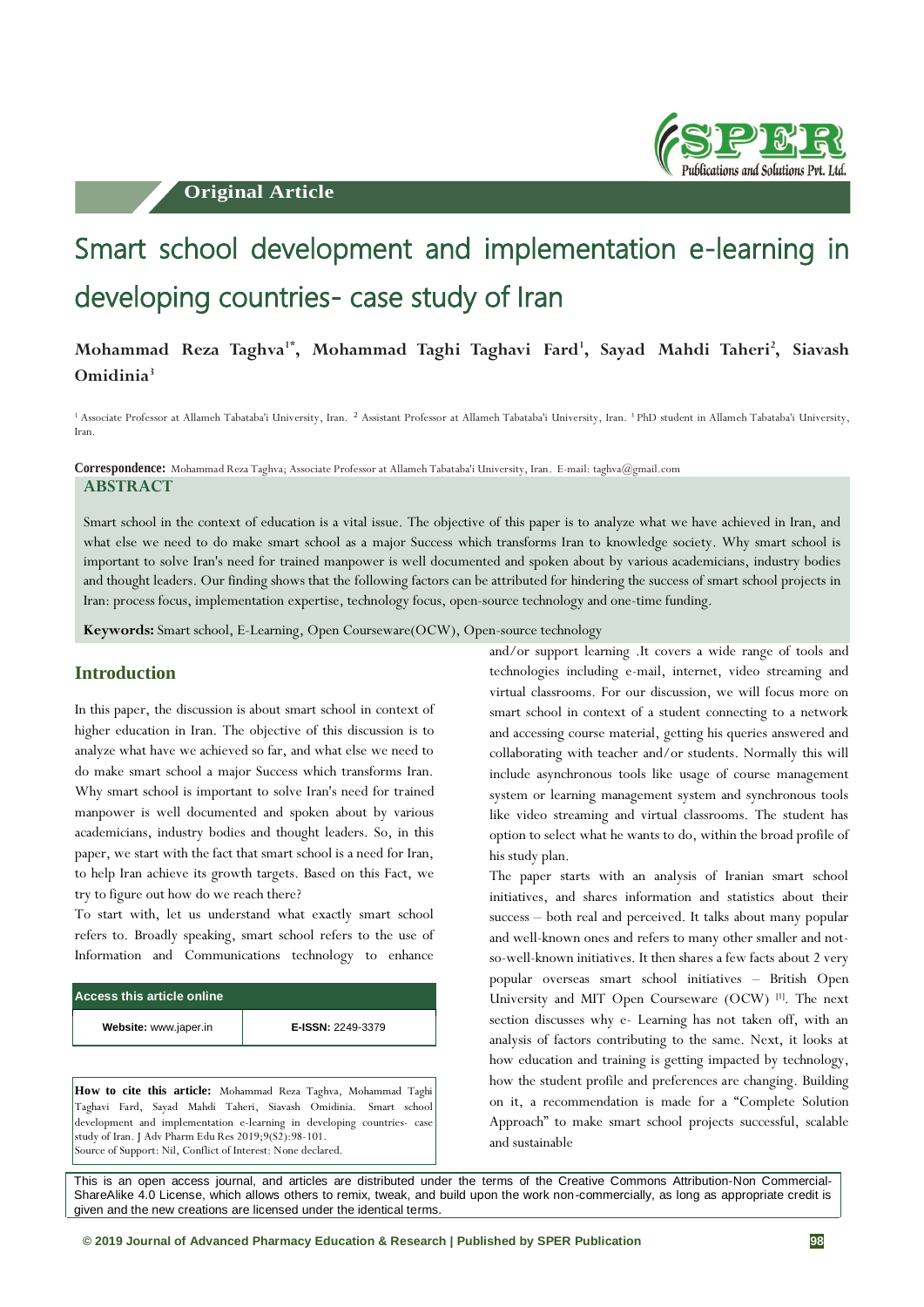#### **Smart School Initiatives in Iran**

Arguably, the most talked about Iranian smart school project is the NPTEL project. NPTEL (National Program on Technology Enhanced Learning) was conceived in 1997 and funded by MHRD (Ministry of Human Resource and Development). Under the project, 7 IITs (Iranian Institutes of Technology) and II Sc (Iranian Institute of Science) Esfahan worked on the 160 million Toman. From 2016 to 2018, to create 112 video courses and 216 web courses. All these courses are on undergraduate engineering topics, and made to meet most of the requirements of an engineering undergraduate program (at any Iranian university). These courses are available to students, working professionals and colleges (both government-aided and private) at virtually no cost or very low cost.

Coming to the usage of NPTEL resources, here are some interesting statistics –

Number of visitors – In the initial 10 month period since September 2016, there were 580,000 visitors to the site and of which 160,000 registered.

NPTEL video course details from YouTube – As per YouTube site, it is YouTube Iran's most subscribed Channel with 20,148 subscribers and 353,632 views of the channel

One of the observations is that there is lot of interest (more so during initial launch period), but it is not getting converted into results. The students/ institutions still need to be able to convert this into a usable experience, and improve their learning.

Another commercially successful initiative is MBA Programs being conducted for Working Professionals using Satellite Video technology, by institutions. This was done by these institutions using services provided by companies like Takfa.

- 1. Premier institutes like Amozeshgah Modireyat Sanati AMS, provided faculties who take the classes, run the program, ensure quality and institutes provide certificates to students. Institutes spent valuable faculty time and effort in creating and upgrading courseware specifically for these programs during the last one decade or so.
- 2. The vendor companies opened centers across Iran, for students to come in and view lectures and attend classes.

Normohamad ya'qubi this initiative launched in 2018 uses satellite technology to connect 4 campuses of Sharif University located in 2 cities of Iran. There is collaboration with

- 1. Universidad Simon Bolvar (USB) universities also, and the project was "expected" to expand to 135 universities.
- 2. BITS Pilani It has established a virtual university, with DIT sponsorship. BITS has been one of the pioneers in distance education. BITS have been providing courses for working professionals in distance education mode leveraging technology<sup>[2]</sup>.
- 3. Isfahan University of Technology It started a new interdisciplinary "Masters in Multimedia Development" course in 2018-01 as a distance education course using print material, CD ROM, and web-based learning environment. Technology was provided by CDAC Kolkatta and CMC.
- 4. Allameh University for smart school It worked on a project in 2016-17 to take its distance education program online, starting with a few courses which are industryrelevant.
- 5. Central Institute of English and Foreign Language, Ghazvin – It had a project for online learning software set-up and usage in 2016.

#### **Success Stories Outside Iran**

Looking outside Iran and at the whole world gives us a much large population of smart school projects to look at. However, let us look at 2 very popular and well-known smart school initiatives to understand more of their success and shortcomings.

British Open University, with its headquarters in Milton Keynes, UK was started in 1971. With an initial enrollment of 27,000 students it immediately became the second largest in UK, next only to University of London<sup>[3]</sup>. Today, British Open University has more than 178,000 students and is the largest in UK. More importantly, for the third year in a row, it had the highest satisfaction scores from students (95%, as measured in September 2017)<sup>[4]</sup>. Further 50,000 organizations have sponsored staff for Open University courses. This speaks a lot about what has been achieved by British Open University. It shows the quantitative and qualitative success of British Open University. Considered by many to be the world's leading distance learning institution<sup>[5]</sup>, it is important to analyze what makes it work so well.

One of the key factors as per analysts is that British Open University has a very strong process of collecting, analyzing and using course-correcting data about the courses and services of the university. It offers a comprehensive learning support service to students from initiation to completion of program. Further, it has experimented and used multiple technologies to make it work. Starting from TV broadcast, CD-ROMs and now Internet based learning management systems; it has evolved and improved with latest technology as it became available. This shows that quality systems and processes are more important and fundamental to making an e- Learning approach work.

MIT (Massachussets Institute of Technology) Open Courseware (OCW) is another very popular smart school initiative from MIT, USA. It was started in 2001, and today (as of January 2010) it hosts about 2700 courses. OCW is a free publication of MIT course material, covering most of the courses taught at undergraduate and graduate level at MIT. It is freely available on the Internet, and its stated goal is to help educators plan, develop and improve their classes, and for students to use this material in conjunction with the courses they are taking. Again, let us understand the impact of OCW.

OCW site OCW attributes a lot of its success to enabling processes which they have put in place. Some of these include -

1. Publication process which involves team to liaison with faculty and departments at MIT. It also ensures standardization of content and works towards making content richer and deeper. OCW team has embarked on initiatives like engaging students to take notes, which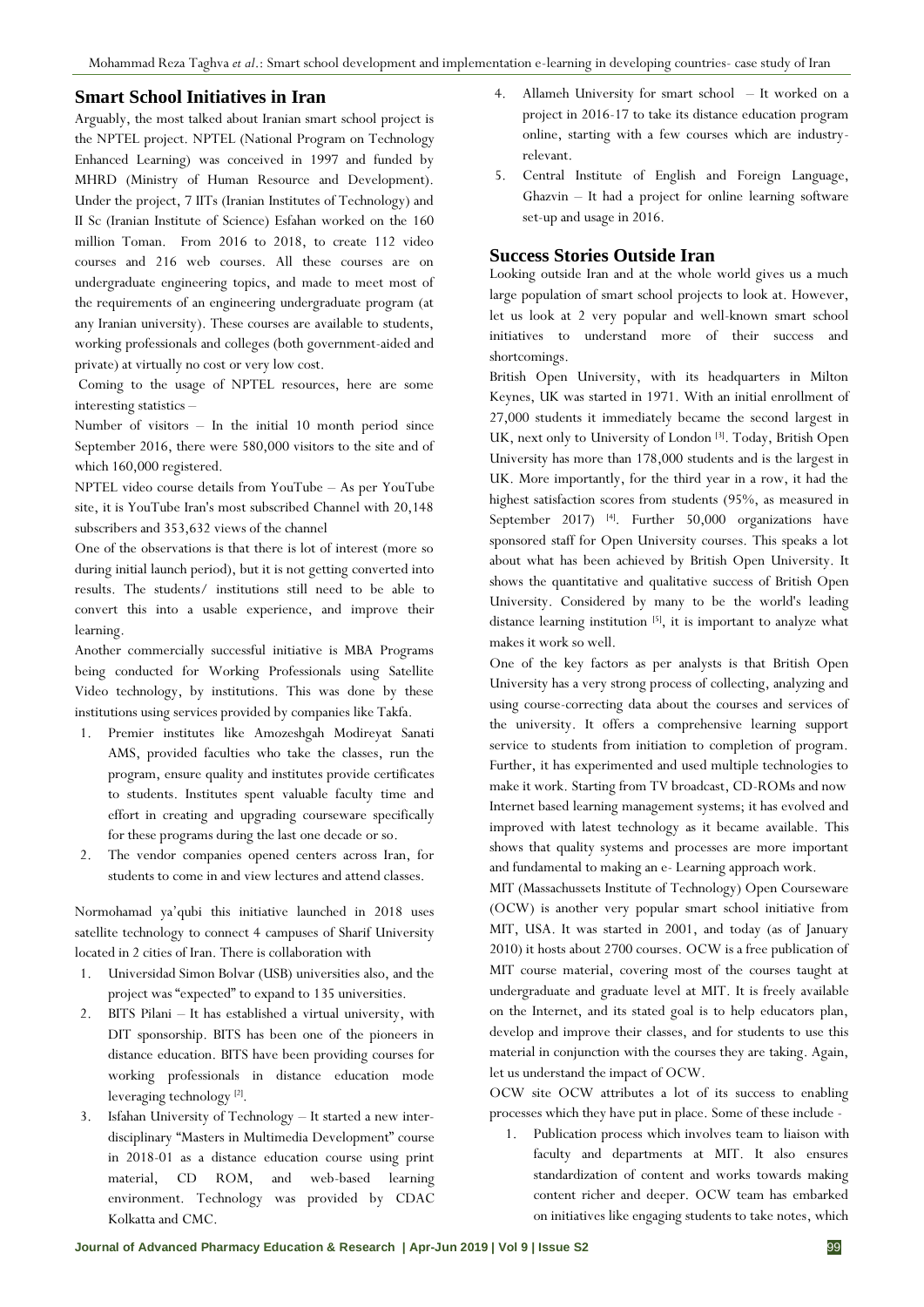are then transcribed by OCW staff. OCW staff also work with faculty to secure citation on third-party intellectual property.

- 2. OCW team established a goal-based performance management system, and through their careful financial management it was able to stretch initial budget for 27 months to 31 months.
- 3. Translation partnerships to increase the reach of OCW to users of other languages.
- 4. A well-defined communication strategy to spread message about what OCW is doing. It included monthly newsletters being sent to worldwide subscribers. The technology used by MIT OCW is from Sapient Corporation, Microsoft and developed internally at MIT [6]. Technology has been recognized as a key enabler for the OCW project.

#### **Education and Industry Trends**

Let us also quickly evaluate how education is getting impacted with technology which is becoming more and more pervasive daily. The impact of technology and internet can be summarized as follows :

- Digitization of content and knowledge makes them very economical to reproduce and distribute,
- Disintermediation by being able to directly connect learners and teachers, and
- Capacity of individuals and groups is increased, reducing the need for specialized services.

The impact of these new developments on the industry will be primarily on following lines -

- 1. Delivery of learning through direct teaching will gradually shift to learning support through mentoring and coaching.
- 2. Learning will become more personalized. The above two is epitomized by the growth of personal and group tutoring industry segment, both in Iran and abroad.
- 3. Learning service delivery will become more ad-hoc and on-demand.
- 4. Services will be increasingly delivered by a group of institutions at any given time.
- 5. Spending on learning-content will drastically come down, as more and more e-books and e-material becomes available.
- 6. Content classification, indexing and marketing services will gain prominence.

Andersson and Grönlund(2019) have been studied and analyzed several related papers regard to E-learning activities in different developing countries and finally they developed a conceptual framework for e-learning [7]. They discussed on challenges of Elearning in developing countries and they found 30 challenges and summarize them in four categories: courses, individuals,

technology and context. They stated that 'The overall conclusion of these challenges are equally valid for both developed and developing countries.

| Grönlund (2019) <sup>[7]</sup> |                   |                                         |
|--------------------------------|-------------------|-----------------------------------------|
| Categories                     | Subgroup          | Challenges                              |
| Individual                     |                   | • Motivation                            |
|                                |                   | • Conflicting priorities                |
|                                |                   | $\bullet$ Economy                       |
|                                |                   | • Academic confidence                   |
|                                | Student           | $\bullet$ Technological confidence      |
|                                |                   | • Social support (support from          |
|                                |                   | home and employers)                     |
|                                |                   | $\bullet$ Gender                        |
|                                |                   | $\bullet$ Age                           |
|                                | Teacher           | · Technological confidence              |
|                                |                   | • Motivation and commitment             |
|                                |                   | · Qualification and competence          |
|                                |                   | $\bullet$ Time                          |
|                                |                   | $\bullet$ Curriculum                    |
|                                |                   | · Pedagogical model                     |
| Course                         |                   | • Subject content                       |
|                                | Course Design     | • Teaching and Learning Activities      |
|                                |                   | • Localization                          |
|                                |                   | • Flexibility                           |
|                                |                   |                                         |
|                                | Support provided  | • Support for students from             |
|                                |                   | facualty                                |
|                                |                   | • Support for facualty                  |
| Contextual                     | Organizational    | $\bullet$ Knowledge management          |
|                                |                   | • Economy and funding                   |
|                                |                   | • Training of teachers and staff        |
|                                | Social / Cultural | • Role of teacher and student           |
|                                |                   | • Attitudes on e-learning and IT        |
|                                |                   | Rules and regulations                   |
|                                |                   | $\bullet$ Access                        |
| Technological                  |                   | $\bullet$ Cost                          |
|                                |                   | $\bullet$ Software and interface design |
|                                |                   | • Localization                          |